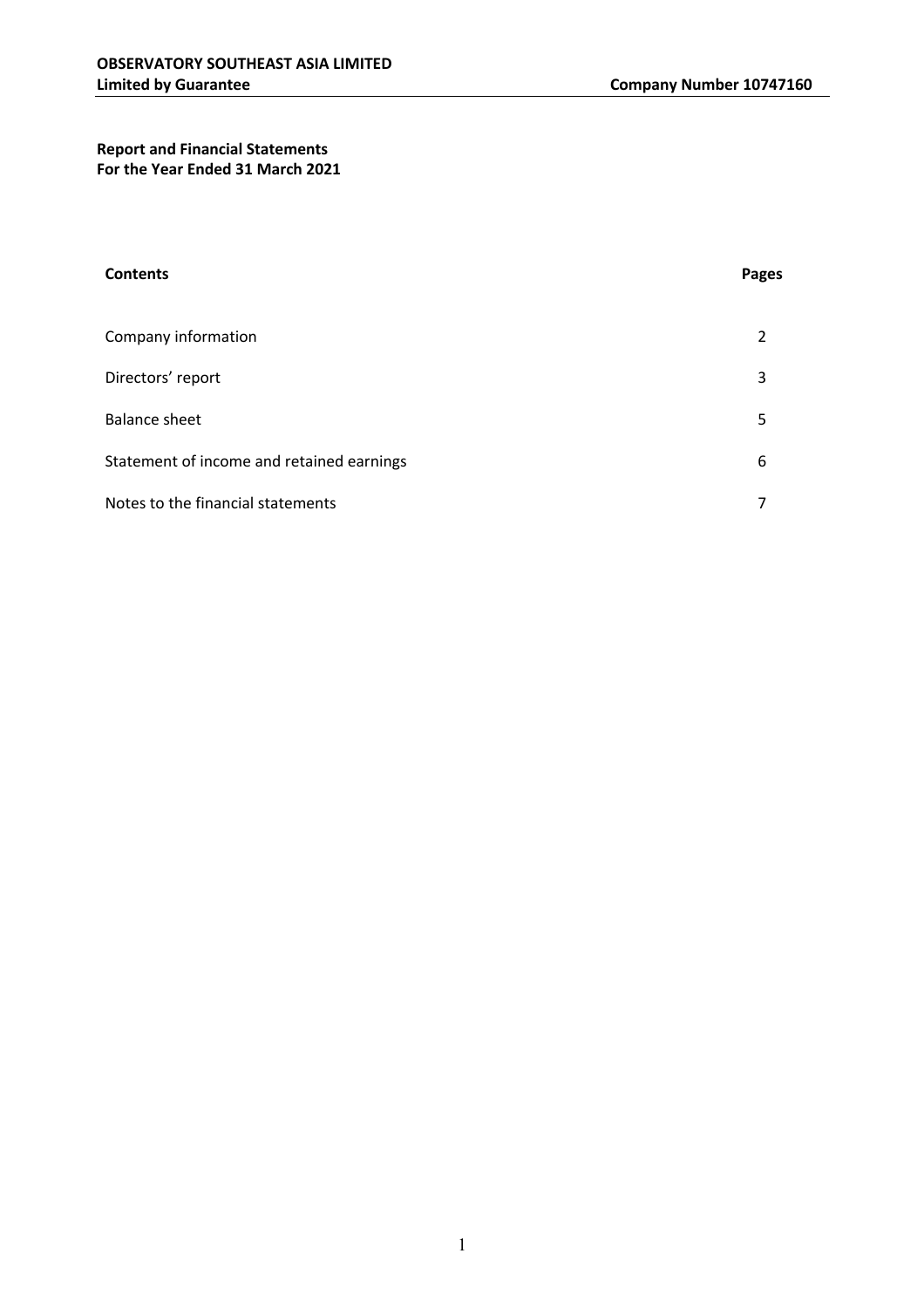# **Company Information**

#### **Directors**

Jennifer Gandy John Philip Kreager Pingtjin Thum

## **Registered Office**

John Eccles House Science Park Robert Robinson Avenue Littlemore Oxfordshire OX4 4GP United Kingdom

# **Company Number**

10747160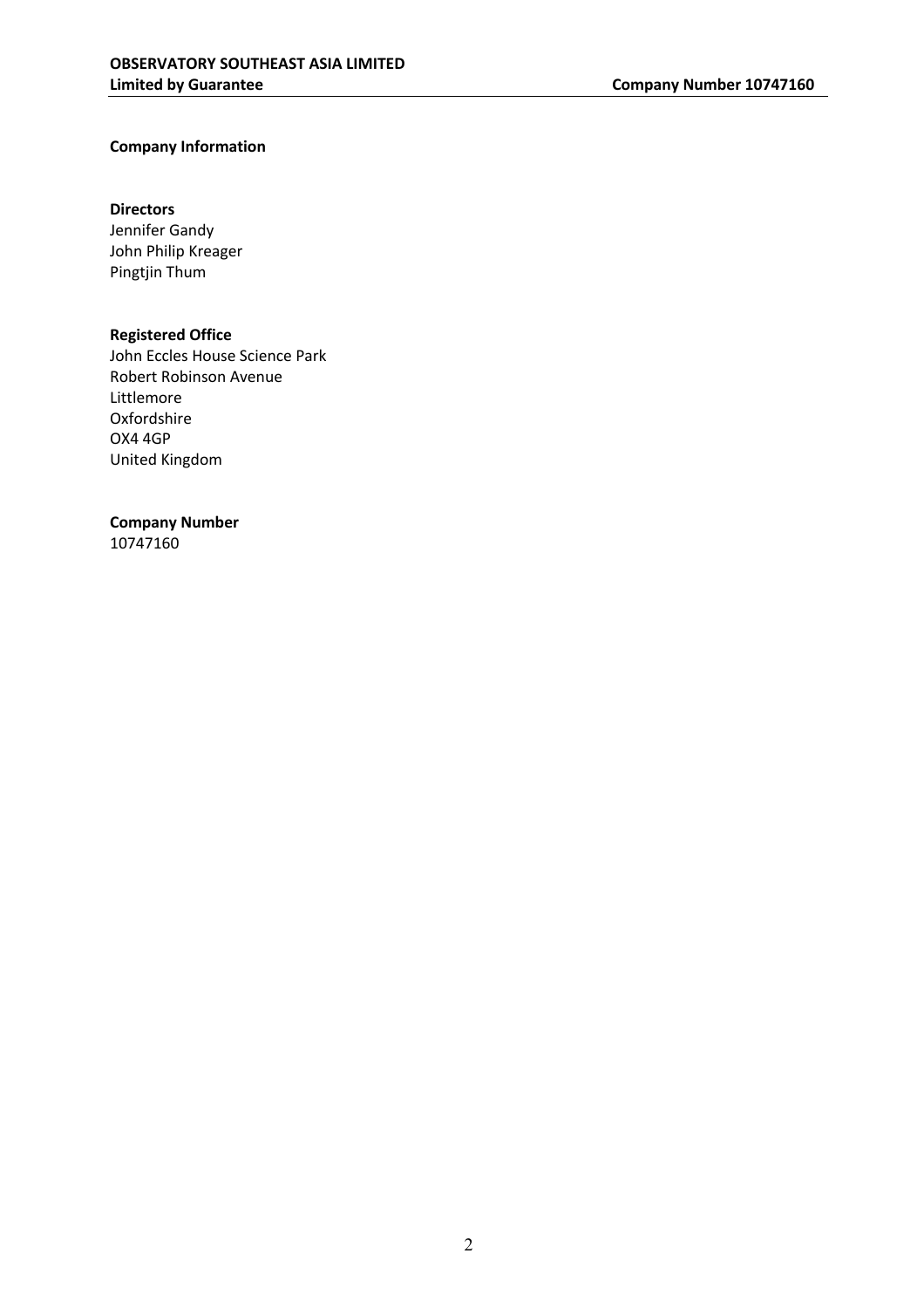# **Report of the Directors for the Year Ended 31 March 2021**

The directors present their report and financial statements of Observatory Southeast Asia Limited (the Company) for the year ended 31 March 2021.

# **Principal Activities**

The objects of the Company as stated in its Articles of Association are to:

- a. Build a broader understanding and more diverse, complex view of the Southeast Asian region that helps contribute to solutions for important issues facing the people of the Southeast Asian region.
- b. Innovate on research, news, and culture publication in the Southeast Asian region, in content, form, and channel, and offer an outlet for talented Southeast Asian researchers, journalists, and artists.
- c. Promote the universal values of democracy, freedom of the media, and freedom of inquiry, information, and expression.

The principal activities of the Company, in pursuant to its objects as set out above, are to:

- a. publish in any media where such publication is available to members, educational institutions, libraries and related organisations.
- b. organise conferences and meetings of members.

# **Non-profit making membership company**

The Company, which is membership company limited by guarantee of its members, is a non-profit making company. The liability of its members' guarantee is limited of £1.00 per member.

Income of the Company is from members' subscription, donations from individuals and organisations and grants from organisations that support the activities of the Company.

Other than income as set out above, the Company does not have income from any trading activities. Surplus income, if any, after expenditure of the Company are not permitted to be distributed to its members and are retained to fund the Company's activities.

# **Directors**

The directors in office during the year are set out below.

John Philip Kreager Pingtjin Thum Jennifer Gandy (appointed 8 May 2020)

The directors do not receive fees for their services as director of the Company.

# **Exemption Statement**

The directors have decided to take advantage of the provisions of Section 477 of the Companies Act 2006 and therefore an audit has not been carried out for the year under review.

# **Small Company Rules**

The above report has been prepared in accordance with the provisions of Part 15 of the Companies Act 2006 relating to small companies and in accordance with FRS 102 "The Financial Reporting Standard Applicable in the UK and Republic of Ireland", Section 1a relevant to a company following the small entity regime.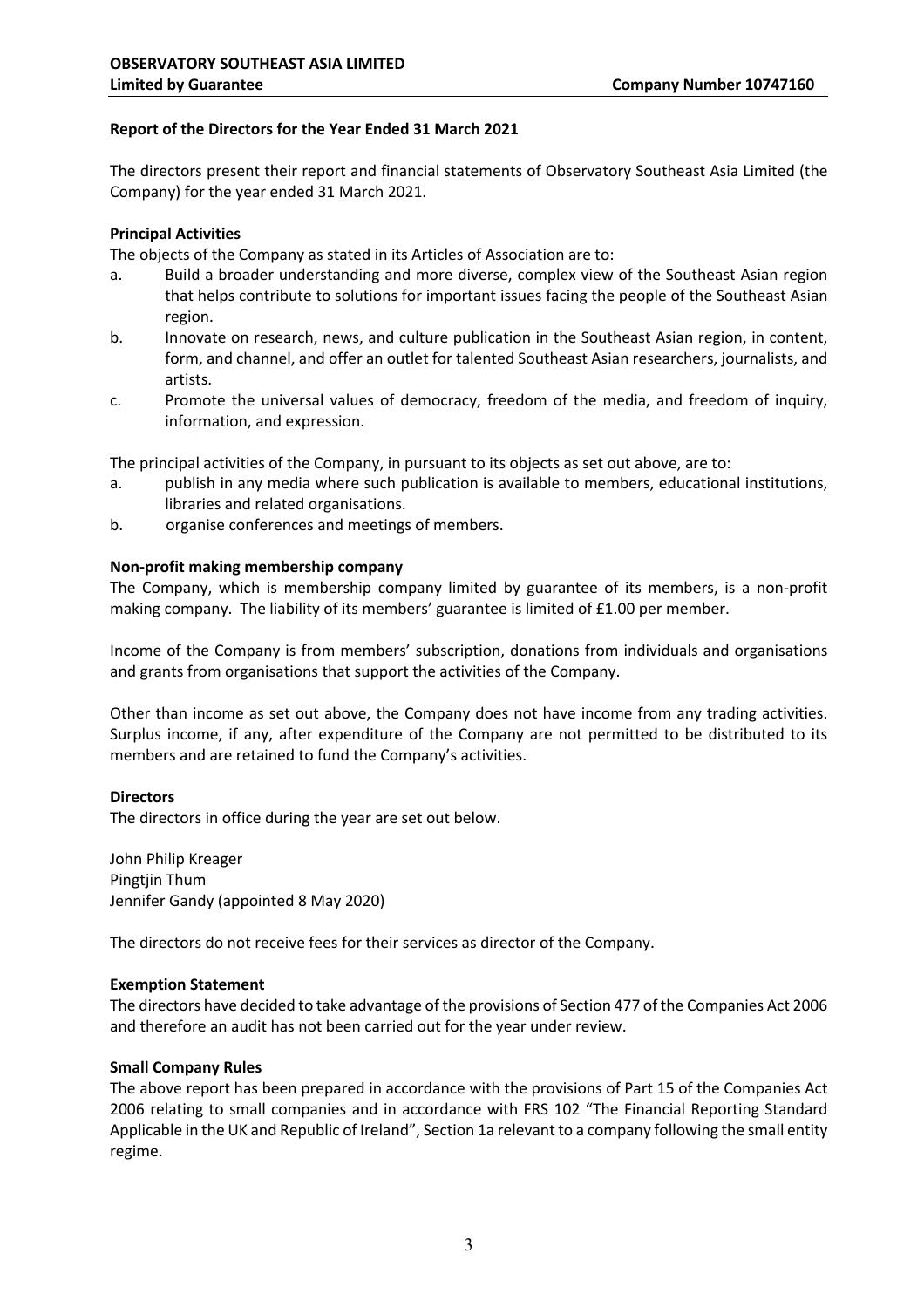# **Directors' Responsibilities**

Company law requires the directors to prepare financial statements for each financial year which give a true and fair view of the state of affairs of the Company as at the end of the financial year and of the profit and loss of the Company for the year. In preparing those financial statements, the directors are required to:

- select suitable accounting policies and then apply them consistently;
- make judgements and estimates that are reasonable and prudent;
- state whether applicable accounting standards have been followed subject to any material departures disclosed and explained in the financial statements, and
- prepare the financial statements on the going concern basis unless it is inappropriate to presume that the company will continue in business.

The directors are responsible for maintaining proper accounting records which disclose with reasonable accuracy at any time the financial position of the Company and to enable them to ensure that the financial statements comply with the Companies Act 2006. They are also responsible for safeguarding the assets of the company and hence for taking reasonable steps for the prevention and detection of fraud and other irregularities.

John Eccles House Science Park By order of the board Robert Robinson Avenue Littlemore Oxfordshire OX4 4GP Pingtjin Thum United Kingdom **Managing director Managing director Managing director** 

20 December 2021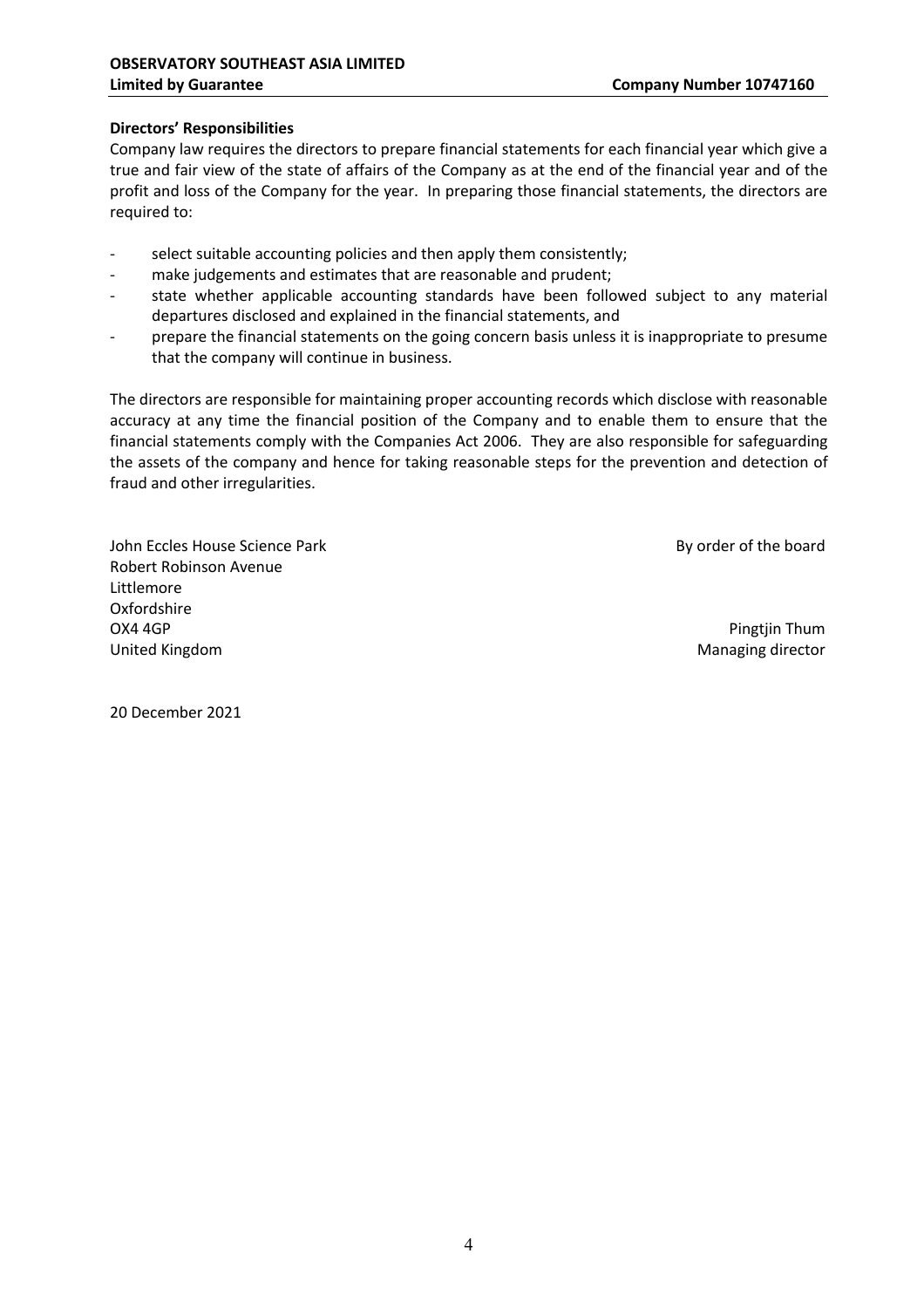#### **Balance Sheet as at 31 March 2021**

|                          | <b>Notes</b> | 2021<br>US\$ | 2020<br>US\$ |
|--------------------------|--------------|--------------|--------------|
| <b>Current Assets</b>    |              |              |              |
| Cash at hand and in bank |              | 86,101       | 37,312       |
| <b>Debtors</b>           |              | 946          | 5,218        |
|                          |              | 87,047       | 42,530       |
| <b>Net Assets</b>        |              | 87,047       | 42,530       |
| <b>Reserves</b>          |              |              |              |
| Retained surplus         |              | 87,047       | 42,530       |

The directors confirm that:

- a. For the year in question the Company was entitled to exemption from audit under Section 477 (2) of the Companies Act 2006:
- b. Members of the Company have not required the Company to obtain an audit of its financial statements for the year in accordance with Section 476 of the Companies Act 2006, and they acknowledge their responsibilities for:
	- i. ensuring that the company keeps accounting records which comply with Sections 386 and 387 of the Companies Act 2006; and
	- ii preparing financial statements which give a true and fair view of the state of affairs of the Company as at the end of the financial year and of its profit or loss for the financial year in accordance with the requirements of Sections 394 and 395 of the Companies Act 2006, and which otherwise comply with the requirements of the Act relating to accounts, so far as applicable to the Company.

These financial statements have been prepared in accordance with the provisions applicable to companies subject to the small companies' regime.

Approved by the directors on 20 December 2021 and signed on its behalf by:

John Philip Kreager Chair

The notes on page 7 form part of these financial statements.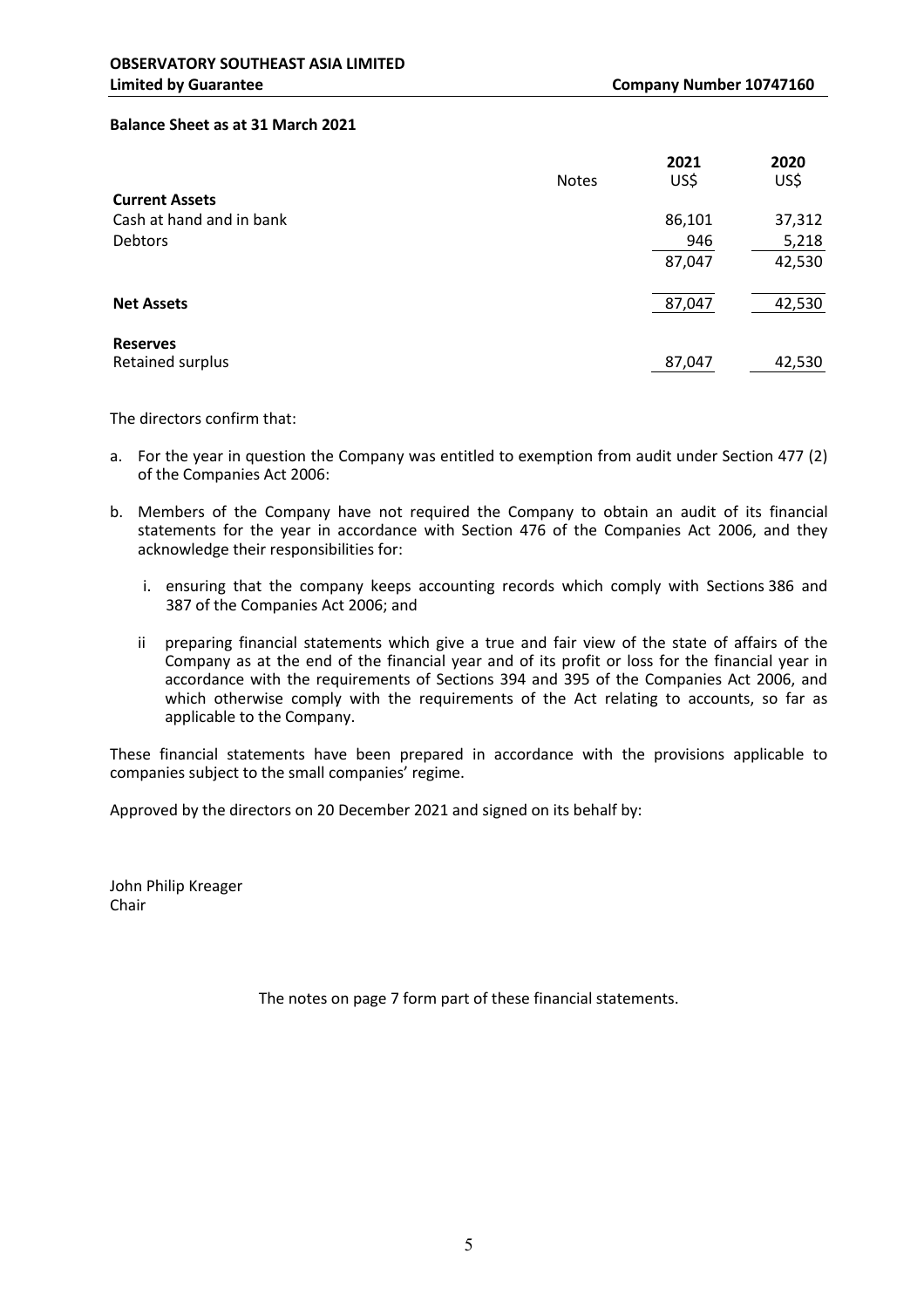# **Statement of Income and Retained Earnings (including profit and loss account) For the Year Ended 31 March 2021**

|                                                     | <b>Notes</b>   | 2021             | 2020     |
|-----------------------------------------------------|----------------|------------------|----------|
|                                                     |                | US\$             | US\$     |
| <b>Turnover</b>                                     | $\mathbf{1}$   |                  |          |
| Members' subscriptions                              |                | 68,495           | 43,756   |
| Donations                                           |                | 97,431           | 39,981   |
| Grants                                              |                | 47,172           | 72,500   |
| <b>Total income</b>                                 |                | 213,098          | 156,237  |
| Administrative expenditure                          |                | 168,581          | 164,245  |
| Surplus (deficit) on ordinary activities before tax |                | 44,517           | (8,008)  |
| Tax on ordinary activities                          | $\overline{2}$ | $\boldsymbol{0}$ | $\theta$ |
| Surplus (deficit) for the financial year            |                | 44,517           | (8,008)  |
| Retained surplus brought forward                    |                | 42,530           | 50,538   |
| Retained surplus carried forward                    |                | 87,047           | 42,530   |

The notes on page 7 form part of these financial statements.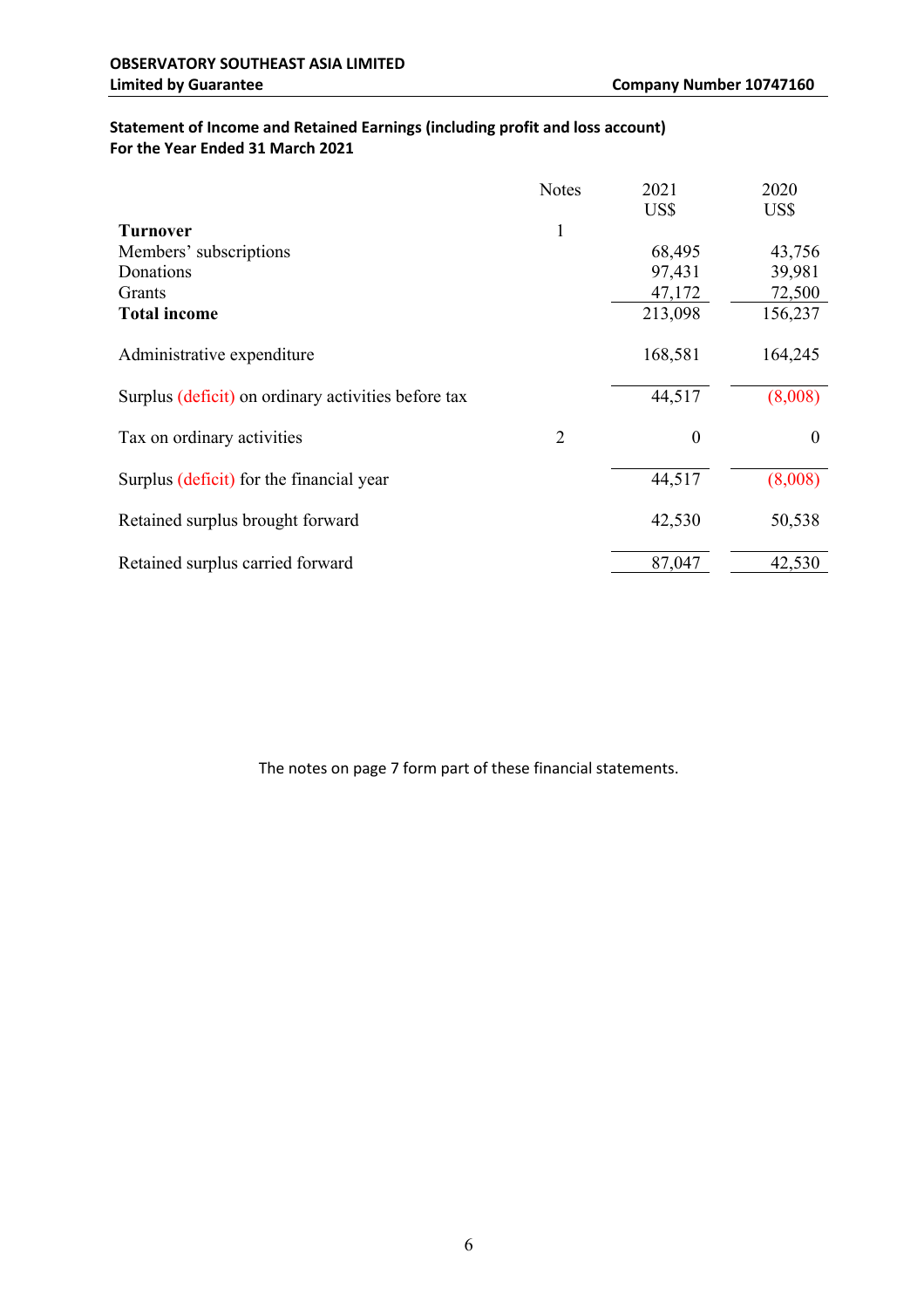## **Notes to the Financial Statements for the Year Ended 31 March 2021**

## 1. **Statement of Accounting Policies**

## **Basis of preparation**

The financial statements have been prepared in accordance with the provisions of Section 1a "Small Entities" of Financial Reporting Standard 102 "The Financial Reporting Standard Applicable in the UK and Republic of Ireland" and the Companies Act 2006. The financial statements have been prepared under the historical cost convention.

## **Turnover**

Turnover is made up of members' subscriptions, contributions from members' activities, donations and grants received.

## **Foreign currencies**

Assets and liabilities in foreign currencies are translated into US dollars (US\$) at the rate of exchange ruling at the balance sheet date. Transactions in foreign currencies are translated at the rate of exchange ruling at the date of the transaction. Exchange differences are taken into the profit and loss account for the year.

# 2. **Taxation**

The Company is a membership company, and all its income are from members' fees and contributions, donations and grants. The Company does not have income from any commercial trading activities and is not a profit-making commercial trading company. Therefore, any surplus of income over expenditure is not liable to UK Corporate Tax.

#### 3. **Status of the Company**

The Company has no share capital and is limited by guarantee. The liability of a Member is limited to £1.00 each. At 31 March 2020, there were 833 members (2019 490 members).

# 4. **Employees**

The Company had no employees during 2020 and 2019. The Company engages freelance selfemployed journalists, researchers, writers and related professionals who are paid fees based on consultancy agreements and have volunteers who do not received payment for their work.

The company secretary, who is a volunteer, does not receive any remuneration from the Company.

# 5. **Controlling Party**

The Company has no controlling party.